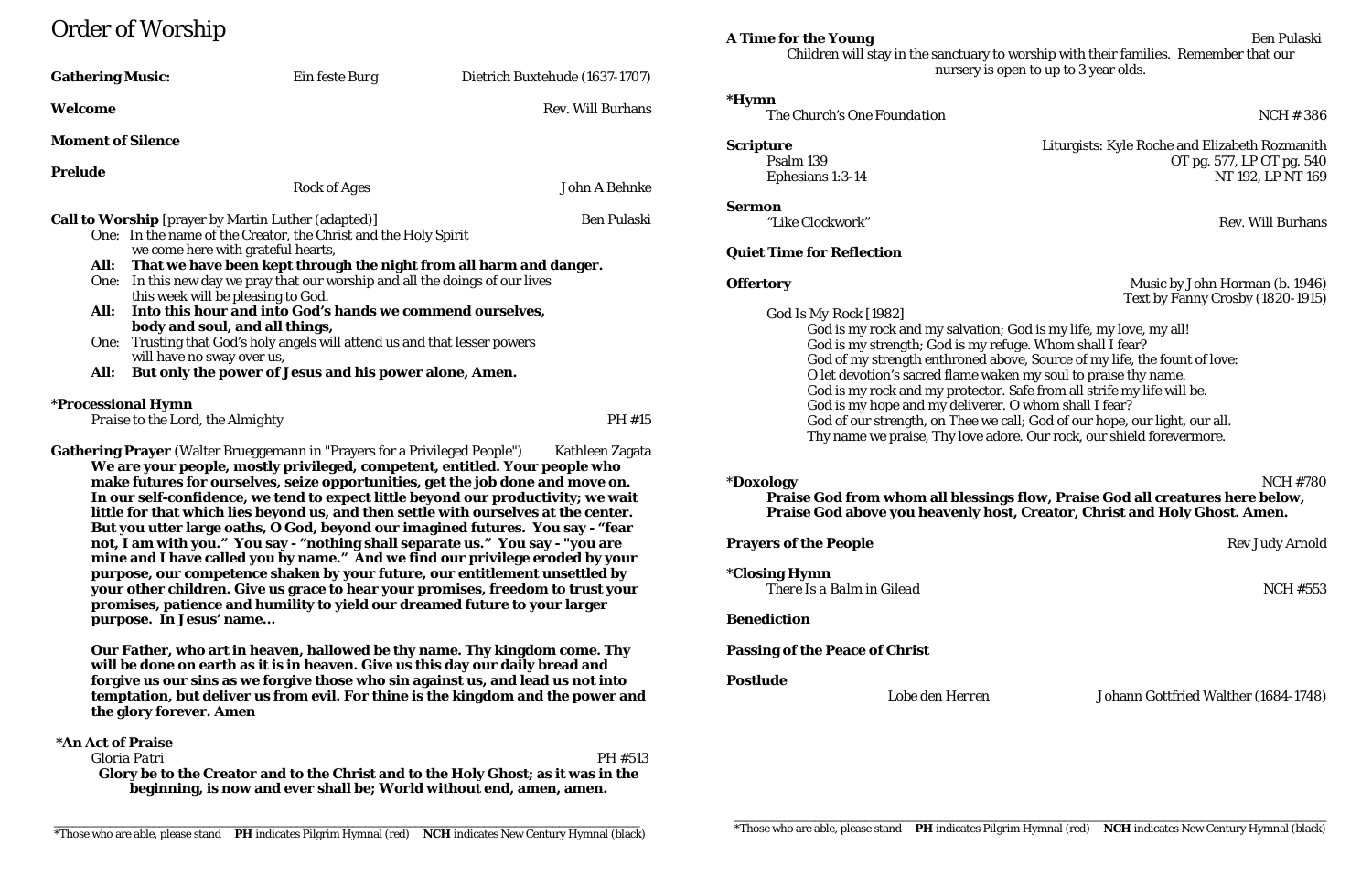# Today's Worship Service

# **Sanctuary Flowers**

Today's Chancel flowers are given to the glory of God, and in honor of our families by Rick Forzese and Julianne Zimmerman. The Narthex flowers are given in loving memory of John E. and Louise H. Allen by their family.

# Meet Our Church

**First Congregational Church in Winchester, UCC,** *An Open and Affirming Congregation* 21 Church Street, Winchester, MA 01890 781-729-9180 **www.fcc -winchester.org**

We are a Christ-centered, nurturing community: growing in faith, serving in love, welcoming all with joy.

The Congregation, Ministers To The World Rev. William Burhans, Lead Pastor Rev. Ms. Judith B. Arnold, Associate Pastor Ms. Kathleen Zagata, RN, MS, CS, Minister of Congregational Health & Wellness Ms. Jane Ring Frank, Minister of Music & Worship Arts Mr. Ben Pulaski, Minister of Faith Formation: Children & Youth Ms. Sarah Marino, Office Manager Mr. Tyler Campbell, Sexton Mr. Jeffrey Mead, Organist Rev. Dr. Kenneth Orth, Pastoral Counselor (Affiliate)

# **October 8 , 2017**

Eighteenth Sunday after Pentecost 10:00 Worship Service

# Welcome!

We are happy you have joined us today for worship. We hope that in the coming hour of quiet, song, prayer, sacred scripture, and communal gathering, you will awaken more fully to God's presence in your life and the world around us.

## **Restrooms**

Restrooms are located down the stairs as you first enter the front doors of the church.

## **Accessibility**

Listening devices are available in the back of the sanctuary for the hearing impaired. An after-worship coffee hour is held in Chidley Hall on the bottom floor of the church building. An elevator is located out the doors to the right of the front chancel area and down the hall. Please ask a greeter if you need assistance.

# **Childcare**

Children are always welcome in the sanctuary! We appreciate the sounds of little ones among us. If you'd prefer, there is a professionally staffed nursery on the floor beneath the sanctuary. Ask a greeter if you need help finding it.

### **Family Room**

There is also a comfortable room with sofas, chairs, carpet and an audio link to the service for when you need more room to attend to your family. It is located just outside the doors to the right of the front chancel area.

### **Children (Stepping Stones) and Youth Church School**

Classes for children and youth in pre-k through 12th grade are taught during worship. Families begin the worship service together in the sanctuary. Children are then invited to join us at the front (if they are comfortable) for the Time for the Young. Afterwards, the children and youth are led to their classrooms by their teachers.

## **Get connected!**

Please tell us about yourself and/or request a prayer by filling out a Welcome/Prayer Request Card found in each pew and place it in the offering plate when it passes. We look forward to getting to know you at Coffee Hour, held downstairs immediately following the service. You can also learn more about our community through our website and Facebook page: **www.fcc -winchester.org facebook.com/fccwucc**

**Text FCCW to 22828 to join our email list**